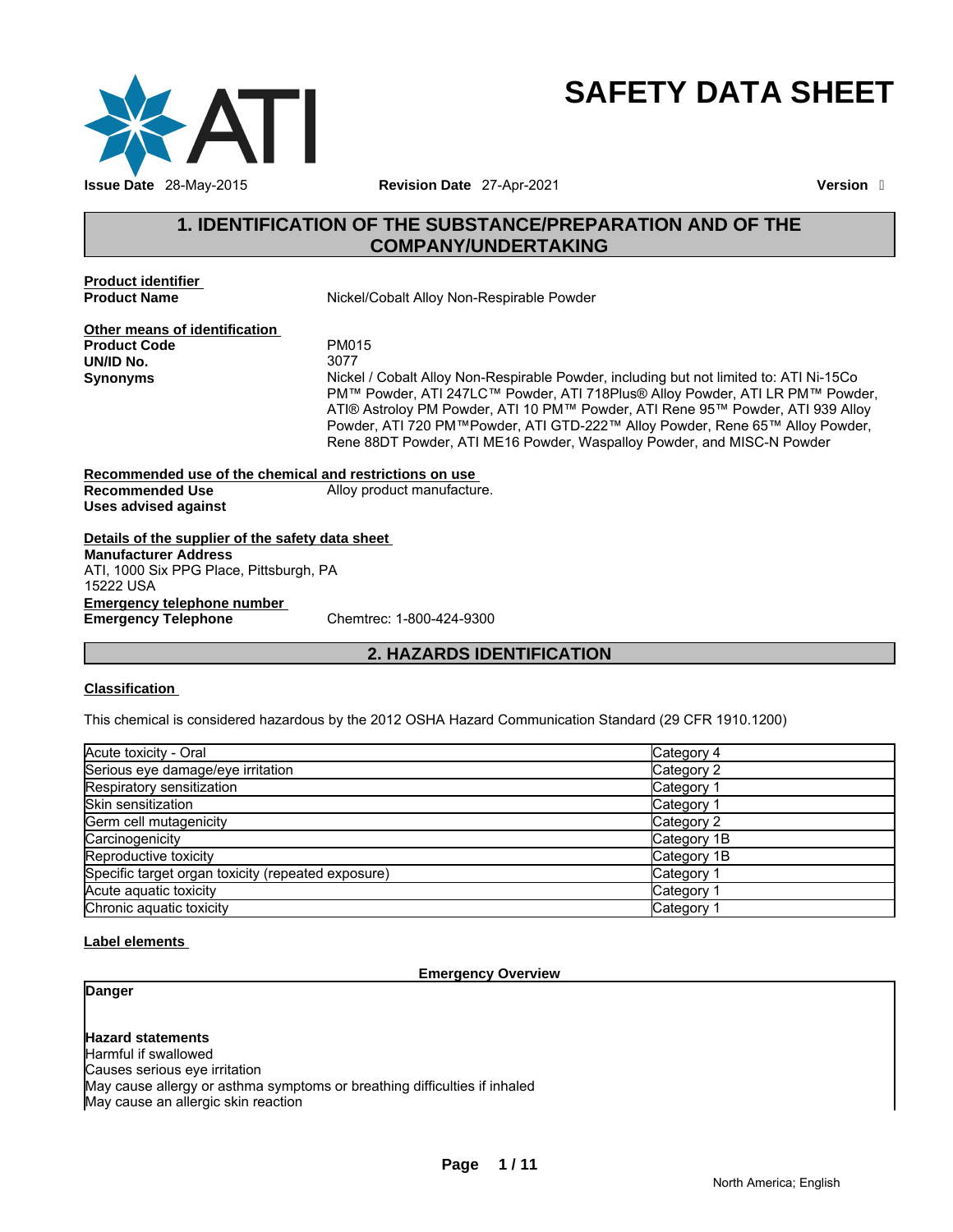

#### **Precautionary Statements - Prevention**

Do not handle until all safety precautions have been read and understood Use personal protective equipment as required Wear protective gloves Wash hands thoroughly after handling Do not eat, drink or smoke when using this product Avoid breathing dust/fume In case of inadequate ventilation wear respiratory protection Avoid release to the environment IF ON SKIN: Wash with plenty of soap and water

#### **Precautionary Statements - Response**

Collect spillage

Wash contaminated clothing before reuse If skin irritation or rash occurs: Get medical advice/attention If experiencing respiratory symptoms: Call a POISON CENTER or doctor/physician IF SWALLOWED: Call a POISON CENTER or doctor/physician if you feel unwell IF INHALED: If breathing is difficult, remove victim to fresh air and keep at rest in a position comfortable for breathing IF IN EYES: Rinse cautiously with water for several minutes. Remove contact lenses, if present and easy to do. Continue rinsing If eye irritation persists: Get medical advice/attention

#### **Precautionary Statements - Disposal**

Dispose of contents/container to an approved waste disposal plant

#### **Hazards not otherwise classified (HNOC)**

#### Not applicable

#### **Other Information**

When product is subjected to welding, burning, melting, sawing, brazing, grinding, buffing, polishing, or other similar heat-generating processes, the following potentially hazardous airborne particles and/or fumes may be generated: Titanium dioxide an IARC Group 2B carcinogen. Hexavalent Chromium (Chromium VI) may cause lung, nasal, and/or sinus cancer. Vanadium pentoxide (V2O5) affects eyes, skin, respiratory system. Soluble molybdenum compounds such as molybdenum trioxide may cause lung irritation.

### **3. COMPOSITION/INFORMATION ON INGREDIENTS**

**Synonyms** Nickel / Cobalt Alloy Non-Respirable Powder, including but not limited to: ATI Ni-15Co PM™ Powder, ATI 247LC™ Powder, ATI 718Plus® Alloy Powder, ATI LR PM™ Powder, ATI® Astroloy PM Powder, ATI 10 PM™ Powder, ATI Rene 95™ Powder, ATI 939 Alloy Powder, ATI 720 PM™Powder, ATI GTD-222™ Alloy Powder, Rene 65™ Alloy Powder, Rene 88DT Powder, ATI ME16 Powder, Waspalloy Powder, and MISC-N Powder.

| ີhom⊪<br>$\overline{\phantom{a}}$<br>лпе | $n =$<br>No. | . 07<br>w.<br>״           |
|------------------------------------------|--------------|---------------------------|
| <br>Nicke.                               | ΔР           | 68<br>$40^{\circ}$<br>. . |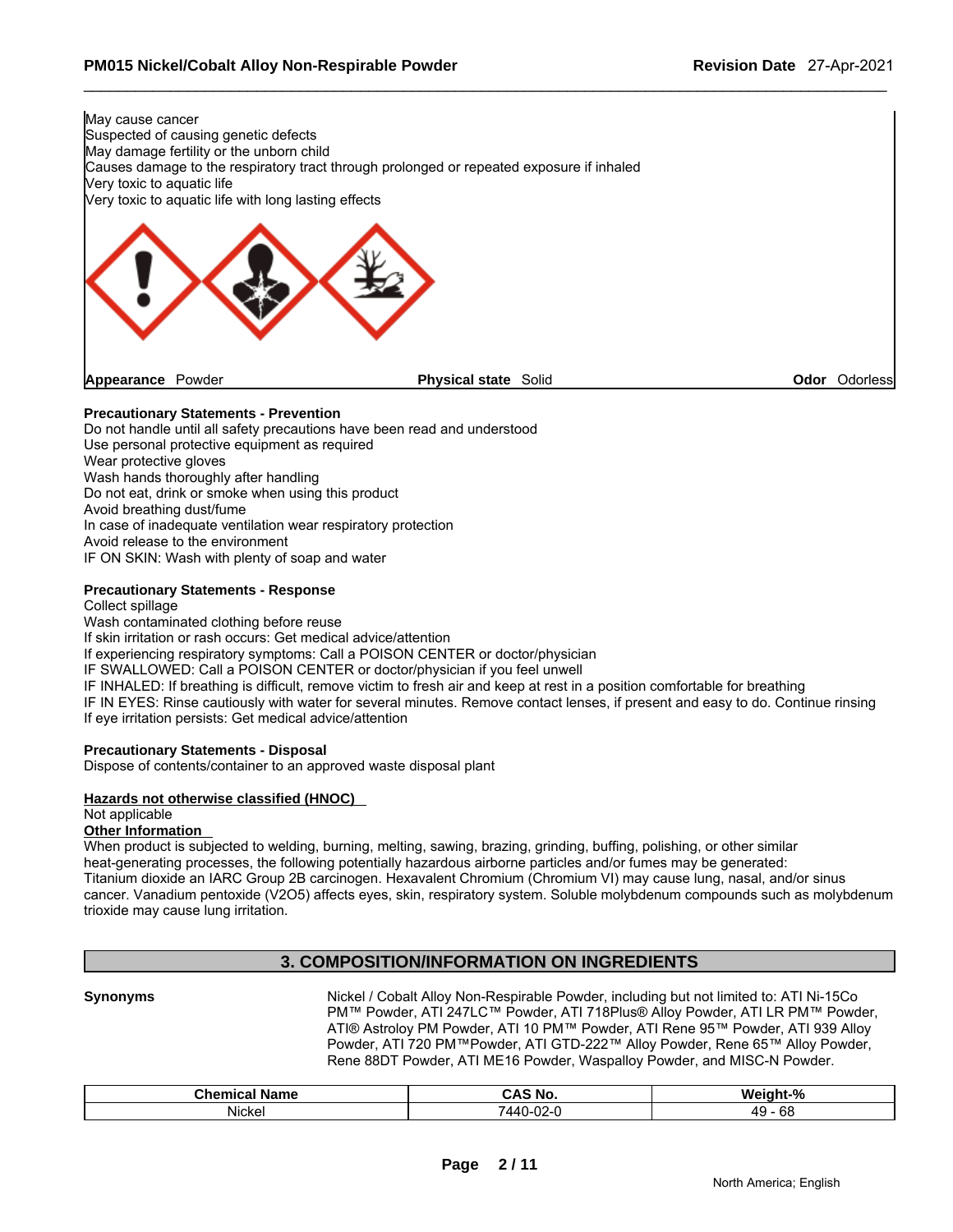#### \_\_\_\_\_\_\_\_\_\_\_\_\_\_\_\_\_\_\_\_\_\_\_\_\_\_\_\_\_\_\_\_\_\_\_\_\_\_\_\_\_\_\_\_\_\_\_\_\_\_\_\_\_\_\_\_\_\_\_\_\_\_\_\_\_\_\_\_\_\_\_\_\_\_\_\_\_\_\_\_\_\_\_\_\_\_\_\_\_\_\_\_\_ **PM015 Nickel/Cobalt Alloy Non-Respirable Powder Revision Date** 27-Apr-2021

| Chromium            | 7440-47-3 | $0 - 32$   |
|---------------------|-----------|------------|
| Cobalt              | 7440-48-4 | $2.5 - 25$ |
| Iron                | 7439-89-6 | $0 - 19$   |
| Molybdenum          | 7439-98-7 | $0 - 10$   |
| Tungsten            | 7440-33-7 | $0 - 10$   |
| Niobium (Columbium) | 7440-03-1 | $0 - 10$   |
| Tantalum            | 7440-25-7 | $0 - 6$    |
| Titanium            | 7440-32-6 | $0 - 6$    |
| <b>Aluminum</b>     | 7429-90-5 | $0 - 6$    |
| <b>Hafnium</b>      | 7440-58-6 | $0 - 2$    |
| Vanadium            | 7440-62-2 | $0 - 2$    |

### **4. FIRST AID MEASURES**

**First aid measures**

| Eye contact                                                                | In the case of particles coming in contact with eyes during processing, treat as with any<br>foreign object.                                                                                                                         |  |  |
|----------------------------------------------------------------------------|--------------------------------------------------------------------------------------------------------------------------------------------------------------------------------------------------------------------------------------|--|--|
| <b>Skin Contact</b>                                                        | In the case of skin allergic reactions see a physician. Wash off immediately with soap and<br>plenty of water.                                                                                                                       |  |  |
| <b>Inhalation</b>                                                          | If excessive amounts of smoke, fume, or particulate are inhaled during processing, remove<br>to fresh air and consult a qualified health professional. In the case of asthma symptoms or<br>breathing difficulties call a physician: |  |  |
| Ingestion                                                                  | IF SWALLOWED: Call a POISON CENTER or doctor/physician if you feel unwell.                                                                                                                                                           |  |  |
| Most important symptoms and effects, both acute and delayed                |                                                                                                                                                                                                                                      |  |  |
| <b>Symptoms</b>                                                            | May cause allergic skin reaction. May cause allergy or asthma symptoms or breathing<br>difficulties if inhaled. May cause acute gastrointestinal effects if swallowed.                                                               |  |  |
| Indication of any immediate medical attention and special treatment needed |                                                                                                                                                                                                                                      |  |  |
| Note to physicians                                                         | Treat symptomatically.                                                                                                                                                                                                               |  |  |

### **5. FIRE-FIGHTING MEASURES**

#### **Suitable extinguishing media**

Product not flammable in the form as distributed, flammable as finely divided particles or pieces resulting from processing of this product. Isolate large fires and allow to burn out. Smother small fires with salt (NaCl).

**Unsuitable extinguishing media** Do not spray water on burning metal as an explosion may occur. This explosive characteristic is caused by the hydrogen and steam generated by the reaction of water with the burning material.

#### **Specific hazards arising from the chemical**

Intense heat. Very fine, high surface area material resulting from processing this product may ignite spontaneously at room temperature. WARNING: Fine particles of this product may form combustible dust-air mixtures. Keep particles away from all ignition sources including heat, sparks, and flame. Prevent dust accumulations to minimize combustible dust hazard.

**Hazardous combustion products** Titanium dioxide an IARC Group 2B carcinogen. Hexavalent Chromium (Chromium VI) may cause lung, nasal, and/or sinus cancer. Vanadium pentoxide (V2O5) affects eyes, skin, respiratory system. Soluble molybdenum compounds such as molybdenum trioxide may cause lung irritation.

**Explosion data Sensitivity to Mechanical Impact** None. **Sensitivity to Static Discharge** None.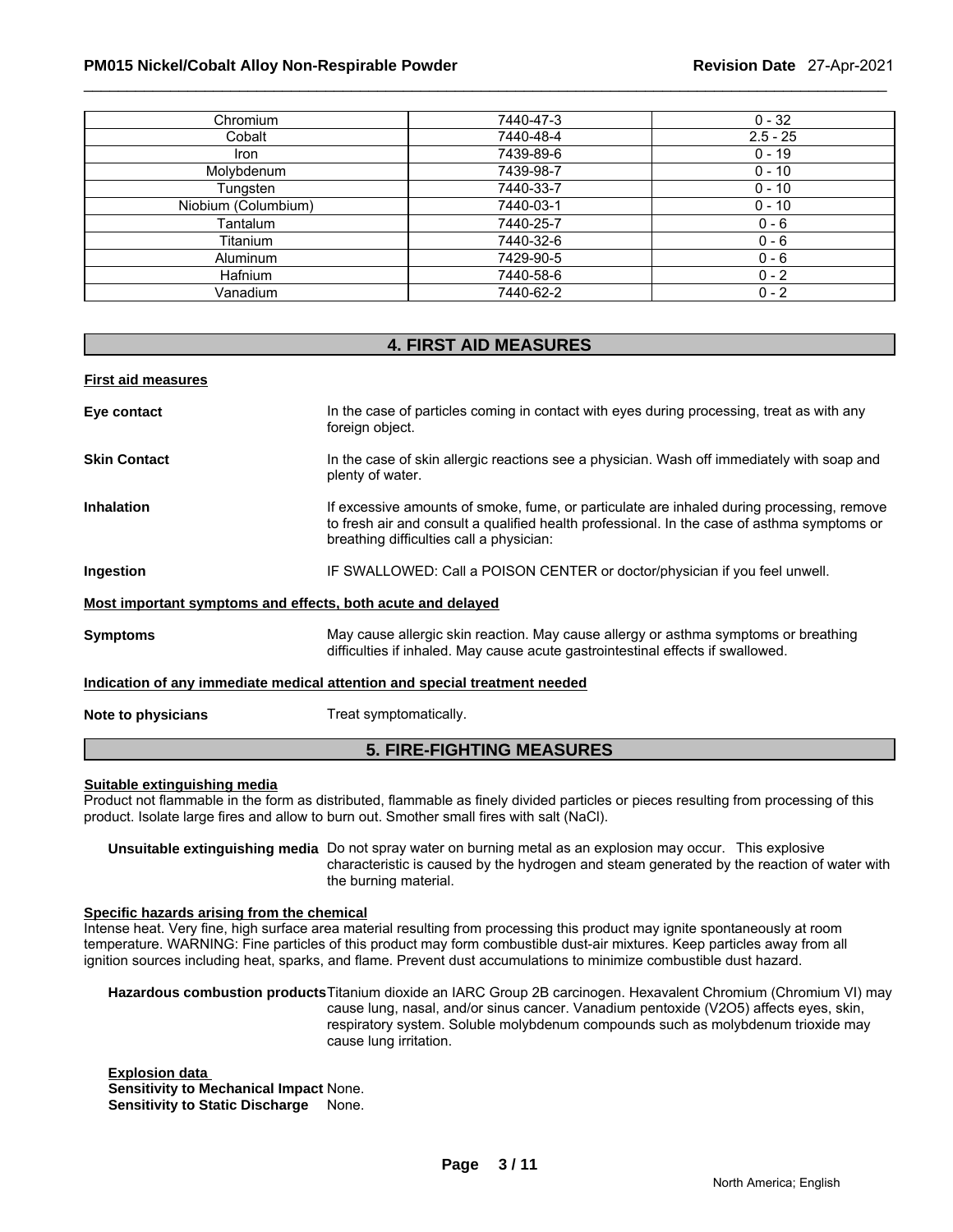#### **Protective equipment and precautions for firefighters**

Firefighters should wear self-contained breathing apparatus and full firefighting turnout gear.

| <b>6. ACCIDENTAL RELEASE MEASURES</b>                        |                                                                                                                                                                                                                                                                                                                                                                                                                    |  |  |
|--------------------------------------------------------------|--------------------------------------------------------------------------------------------------------------------------------------------------------------------------------------------------------------------------------------------------------------------------------------------------------------------------------------------------------------------------------------------------------------------|--|--|
|                                                              | Personal precautions, protective equipment and emergency procedures                                                                                                                                                                                                                                                                                                                                                |  |  |
| <b>Personal precautions</b>                                  | Use personal protective equipment as required.                                                                                                                                                                                                                                                                                                                                                                     |  |  |
| For emergency responders                                     | Use personal protective equipment as required. Follow Emergency Response Guidebook,<br>Guide No. 171, EXCEPT for FIRE follow Emergency Response Guidebook, Guide No. 170.                                                                                                                                                                                                                                          |  |  |
| <b>Environmental precautions</b>                             |                                                                                                                                                                                                                                                                                                                                                                                                                    |  |  |
| <b>Environmental precautions</b>                             | Collect spillage to prevent release to the environment.                                                                                                                                                                                                                                                                                                                                                            |  |  |
| Methods and material for containment and cleaning up         |                                                                                                                                                                                                                                                                                                                                                                                                                    |  |  |
| <b>Methods for containment</b>                               | Prevent further leakage or spillage if safe to do so.                                                                                                                                                                                                                                                                                                                                                              |  |  |
| Methods for cleaning up                                      | Sweep or shovel material into dry containers. Avoid creating uncontrolled dust.                                                                                                                                                                                                                                                                                                                                    |  |  |
|                                                              | 7. HANDLING AND STORAGE                                                                                                                                                                                                                                                                                                                                                                                            |  |  |
| <b>Precautions for safe handling</b>                         |                                                                                                                                                                                                                                                                                                                                                                                                                    |  |  |
| Advice on safe handling                                      | Very fine, high surface area material resulting from grinding, buffing, polishing, or similar<br>processes of this product may ignite spontaneously at room temperature. WARNING: Fine<br>particles of this product may form combustible dust-air mixtures. Keep particles away from<br>all ignition sources including heat, sparks, and flame. Prevent dust accumulations to<br>minimize combustible dust hazard. |  |  |
| Conditions for safe storage, including any incompatibilities |                                                                                                                                                                                                                                                                                                                                                                                                                    |  |  |
| <b>Storage Conditions</b>                                    | Keep away from heat, sparks, flame and other sources of ignition (i.e., pilot lights, electric<br>motors and static electricity).                                                                                                                                                                                                                                                                                  |  |  |
| Incompatible materials                                       | Dissolves in hydrofluoric acid. Ignites in the presence of fluorine. When heated above<br>200°C, reacts exothermically with the following: Chlorine, bromine, halocarbons, carbon<br>tetrachloride, carbon tetrafluoride, and freon.                                                                                                                                                                               |  |  |

# **8. EXPOSURE CONTROLS/PERSONAL PROTECTION**

### **Control parameters**

| <b>Chemical Name</b> | <b>ACGIH TLV</b>                                           | <b>OSHA PEL</b>                                      |
|----------------------|------------------------------------------------------------|------------------------------------------------------|
| Nickel               | TWA: $1.5 \text{ mg/m}^3$ inhalable fraction               | TWA: 1 $mq/m3$                                       |
| 7440-02-0            |                                                            |                                                      |
| Chromium             | TWA: $0.5 \text{ mg/m}^3$                                  | TWA: 1 $mq/m3$                                       |
| 7440-47-3            |                                                            |                                                      |
| Cobalt               | TWA: 0.02 mg/m <sup>3</sup> TWA: 0.02 mg/m <sup>3</sup> Co | TWA: $0.1 \text{ mg/m}^3$ dust and fume              |
| 7440-48-4            |                                                            |                                                      |
| Iron                 |                                                            |                                                      |
| 7439-89-6            |                                                            |                                                      |
| Tungsten             | STEL: 10 mg/m <sup>3</sup> STEL: 10 mg/m <sup>3</sup> W    | (vacated) STEL: 10 mg/m <sup>3</sup> (vacated) STEL: |
| 7440-33-7            | TWA: 5 mg/m <sup>3</sup> TWA: 5 mg/m <sup>3</sup> W        | 10 mg/m $3$ W                                        |
| Niobium (Columbium)  |                                                            |                                                      |
| 7440-03-1            |                                                            |                                                      |
| Molybdenum           | TWA: $10 \text{ mg/m}^3$ inhalable fraction                |                                                      |
| 7439-98-7            | TWA: 3 mg/m <sup>3</sup> respirable fraction               |                                                      |
| Titanium             |                                                            |                                                      |
| 7440-32-6            |                                                            |                                                      |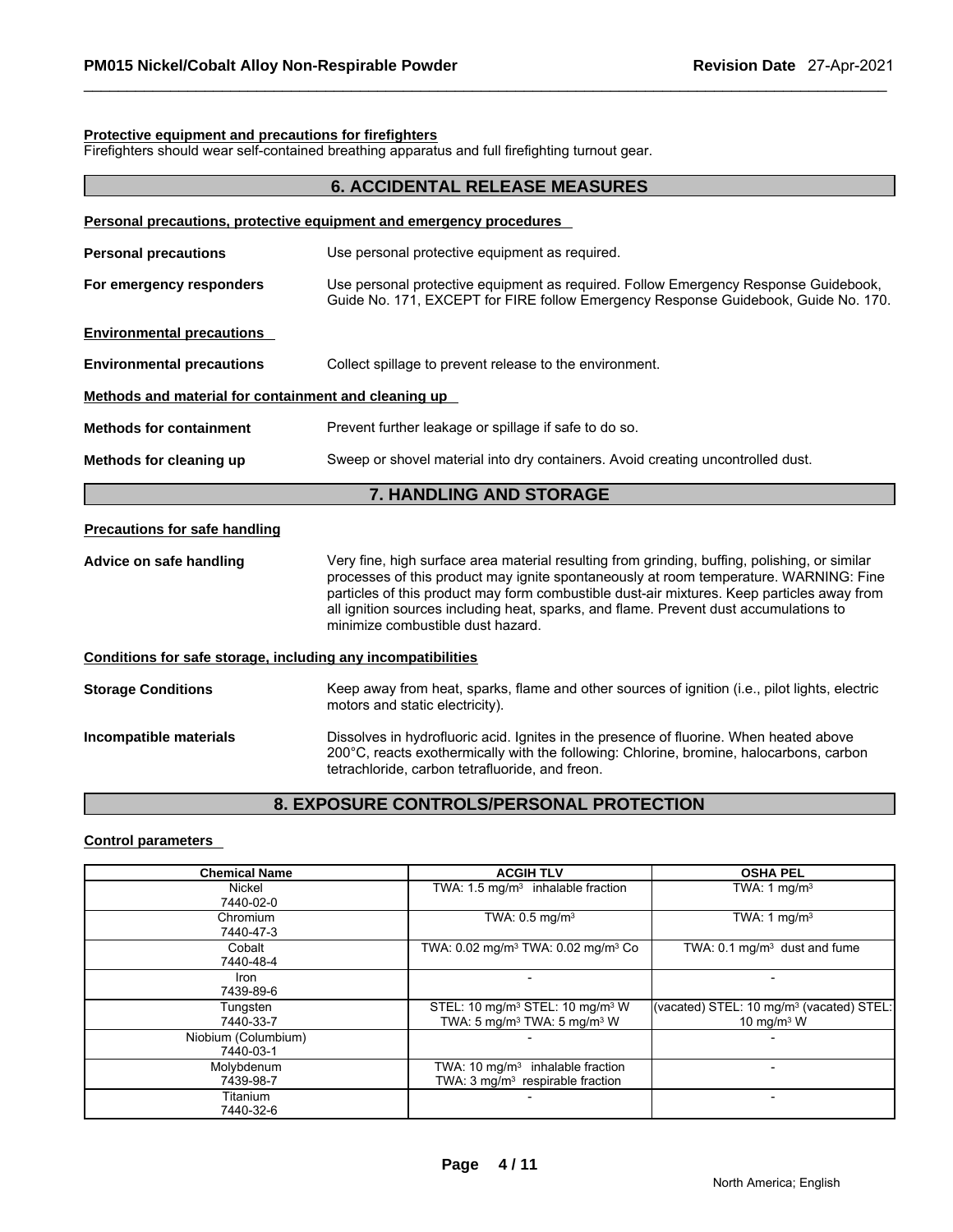| Tantalum       |                                                        | TWA: $5 \text{ mg/m}^3$                             |
|----------------|--------------------------------------------------------|-----------------------------------------------------|
| 7440-25-7      |                                                        |                                                     |
| Aluminum       | TWA: 1 $mq/m3$ respirable fraction                     | TWA: $15 \text{ mg/m}^3$ total dust                 |
| 7429-90-5      |                                                        | TWA: $5 \text{ mg/m}^3$ respirable fraction         |
| Vanadium       |                                                        | Ceiling: 0.5 mg/m <sup>3</sup> V2O5 respirable dust |
| 7440-62-2      |                                                        | Ceiling: 0.1 mg/m <sup>3</sup> V2O5 fume            |
| <b>Hafnium</b> | TWA: $0.5 \text{ mg/m}^3$ TWA: $0.5 \text{ mg/m}^3$ Hf | TWA: $0.5 \text{ mg/m}^3$                           |
| 7440-58-6      |                                                        |                                                     |

# **Appropriate engineering controls**

| <b>Engineering Controls</b>           | Avoid generation of uncontrolled particles.                                                                                                                                                                                                                                                                                                                                     |  |  |  |  |
|---------------------------------------|---------------------------------------------------------------------------------------------------------------------------------------------------------------------------------------------------------------------------------------------------------------------------------------------------------------------------------------------------------------------------------|--|--|--|--|
|                                       | Individual protection measures, such as personal protective equipment                                                                                                                                                                                                                                                                                                           |  |  |  |  |
| <b>Eye/face protection</b>            | When airborne particles may be present, appropriate eye protection is recommended. For<br>example, tight-fitting goggles, foam-lined safety glasses or other protective equipment that<br>shield the eyes from particles.                                                                                                                                                       |  |  |  |  |
| Skin and body protection              | Fire/flame resistant/retardant clothing may be appropriate during hot work with the product.<br>Wear protective gloves.                                                                                                                                                                                                                                                         |  |  |  |  |
| <b>Respiratory protection</b>         | When particulates/fumes/gases are generated and if exposure limits are exceeded or<br>irritation is experienced, proper approved respiratory protection should be worn.<br>Positive-pressure supplied air respirators may be required for high airborne contaminant<br>concentrations. Respiratory protection must be provided in accordance with current local<br>regulations. |  |  |  |  |
| <b>General Hygiene Considerations</b> | Handle in accordance with good industrial hygiene and safety practice.                                                                                                                                                                                                                                                                                                          |  |  |  |  |

# **9. PHYSICAL AND CHEMICAL PROPERTIES**

#### **Information on basic physical and chemical properties**

| <b>Physical state</b><br>Appearance<br>Color            | Solid<br>Powder<br>Metallic gray or silver      | Odor<br><b>Odor threshold</b>                                                                                                                     | Odorless<br>Not applicable |
|---------------------------------------------------------|-------------------------------------------------|---------------------------------------------------------------------------------------------------------------------------------------------------|----------------------------|
|                                                         |                                                 |                                                                                                                                                   |                            |
| <b>Property</b><br>рH<br>Melting point / freezing point | <b>Values</b><br>1400-1540 °C /<br>2560-2800 °F | Remarks • Method<br>Not applicable                                                                                                                |                            |
| Boiling point / boiling range                           |                                                 |                                                                                                                                                   |                            |
| <b>Flash point</b>                                      |                                                 |                                                                                                                                                   |                            |
| <b>Evaporation rate</b>                                 |                                                 | Not applicable                                                                                                                                    |                            |
| Flammability (solid, gas)                               |                                                 | Product not flammable in the form as distributed.<br>flammable as finely divided particles or pieces<br>resulting from processing of this product |                            |
| <b>Flammability Limit in Air</b>                        |                                                 |                                                                                                                                                   |                            |
| <b>Upper flammability limit:</b>                        |                                                 |                                                                                                                                                   |                            |
| Lower flammability limit:                               |                                                 |                                                                                                                                                   |                            |
| Vapor pressure                                          |                                                 | Not applicable                                                                                                                                    |                            |
| Vapor density                                           |                                                 | Not applicable                                                                                                                                    |                            |
| <b>Specific Gravity</b>                                 | $8.0 - 8.5$                                     |                                                                                                                                                   |                            |
| <b>Water solubility</b>                                 | Insoluble                                       |                                                                                                                                                   |                            |
| Solubility in other solvents                            |                                                 |                                                                                                                                                   |                            |
| <b>Partition coefficient</b>                            |                                                 | Not applicable                                                                                                                                    |                            |
| <b>Autoignition temperature</b>                         |                                                 | Not applicable                                                                                                                                    |                            |
| <b>Decomposition temperature</b>                        |                                                 | Not applicable                                                                                                                                    |                            |
| <b>Kinematic viscosity</b>                              |                                                 | Not applicable                                                                                                                                    |                            |
| <b>Dynamic viscosity</b>                                |                                                 | Not applicable                                                                                                                                    |                            |
| <b>Explosive properties</b>                             | Not applicable                                  |                                                                                                                                                   |                            |
| <b>Oxidizing properties</b>                             | Not applicable                                  |                                                                                                                                                   |                            |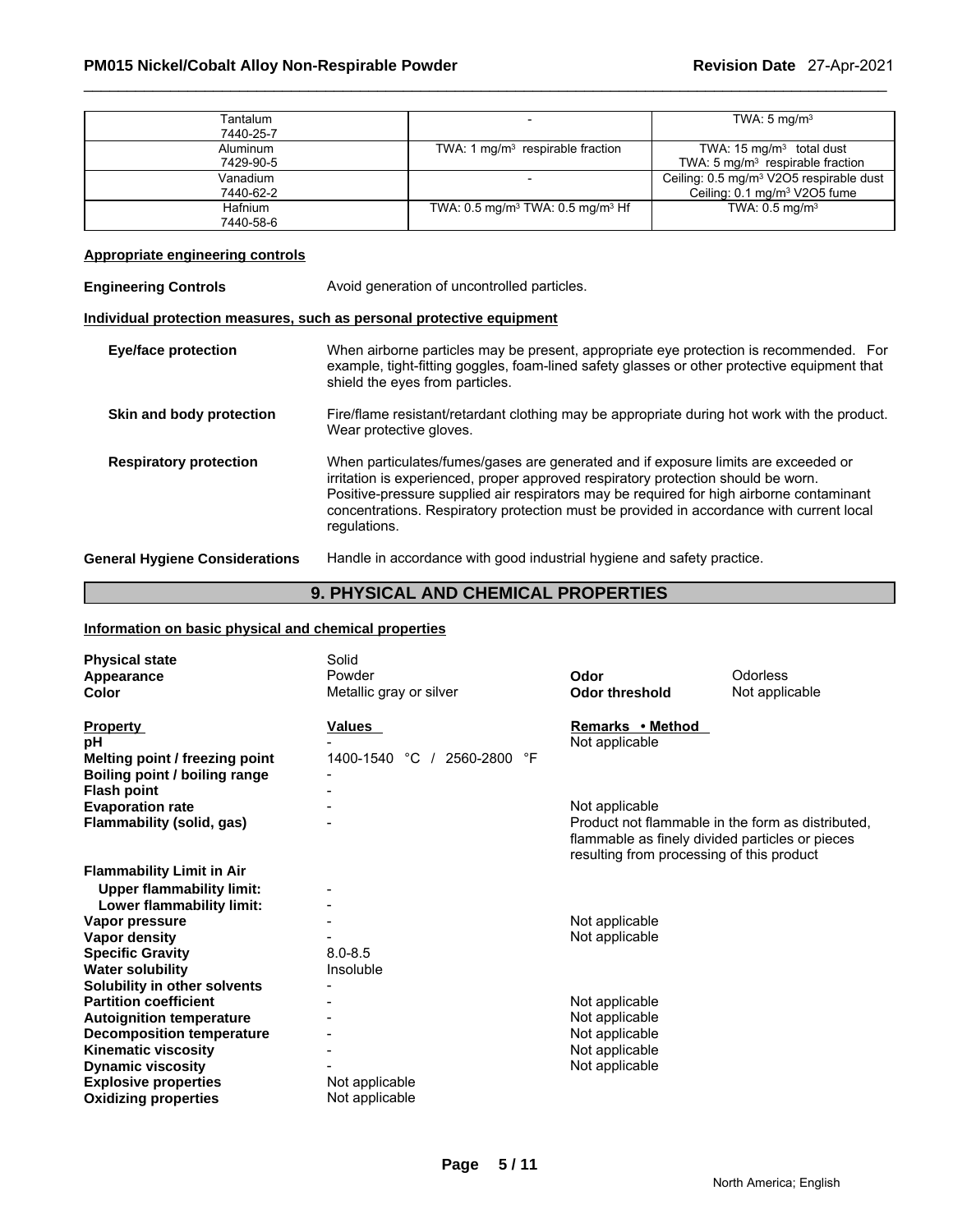#### **Other Information**

| Softening point         | $\overline{\phantom{0}}$ |
|-------------------------|--------------------------|
| <b>Molecular weight</b> |                          |
| <b>VOC Content (%)</b>  | Not applicable           |
| <b>Density</b>          |                          |
| <b>Bulk density</b>     |                          |

# **10. STABILITY AND REACTIVITY**

#### **Reactivity**

Not applicable

#### **Chemical stability**

Stable under normal conditions.

#### **Possibility of Hazardous Reactions**

None under normal processing.

**Hazardous polymerization** Hazardous polymerization does not occur.

#### **Conditions to avoid**

Dust formation and dust accumulation.

#### **Incompatible materials**

Dissolves in hydrofluoric acid. Ignites in the presence of fluorine. When heated above 200°C, reacts exothermically with the following: Chlorine, bromine, halocarbons, carbon tetrachloride, carbon tetrafluoride, and freon.

#### **Hazardous Decomposition Products**

When product is subjected to welding, burning, melting, sawing, brazing, grinding, buffing, polishing, or other similar heat-generating processes, the following potentially hazardous airborne particles and/or fumes may be generated: Titanium dioxide an IARC Group 2B carcinogen. Hexavalent Chromium (Chromium VI) may cause lung, nasal, and/or sinus cancer. Vanadium pentoxide (V2O5) affects eyes, skin, respiratory system. Soluble molybdenum compounds such as molybdenum trioxide may cause lung irritation.

# **11. TOXICOLOGICAL INFORMATION**

#### **Information on likely routes of exposure**

#### **Product Information**

| <b>Inhalation</b>   | May cause cancer. Cobalt-containing alloys may cause sensitization by inhalation. Causes<br>damage to the respiratory tract through prolonged or repeated exposure if inhaled. |
|---------------------|--------------------------------------------------------------------------------------------------------------------------------------------------------------------------------|
| Eye contact         | Causes serious eye irritation.                                                                                                                                                 |
| <b>Skin Contact</b> | May cause sensitization by skin contact.                                                                                                                                       |
| Ingestion           | Harmful if swallowed.                                                                                                                                                          |

| <b>Chemical Name</b>  | Oral LD50           | <b>Dermal LD50</b> | <b>Inhalation LC50</b> |
|-----------------------|---------------------|--------------------|------------------------|
| Nickel<br>7440-02-0   | $> 9000$ mg/kg bw   |                    | $> 10.2$ mg/L          |
| Chromium<br>7440-47-3 | $>$ 3400 mg/kg bw   |                    | $> 5.41$ mg/L          |
| lCobalt<br>7440-48-4  | 550 mg/kg bw        | >2000 mg/kg bw     | $< 0.05$ mg/L          |
| Ilron<br>7439-89-6    | 98,600 mg/kg bw     |                    | $> 0.25$ mg/L          |
| Tungsten<br>7440-33-7 | $>$ 2000 mg/kg bw   | > 2000 mg/kg bw    | $> 5.4$ mg/L           |
| Niobium (Columbium)   | $>$ 10,000 mg/kg bw | > 2000 mg/kg bw    |                        |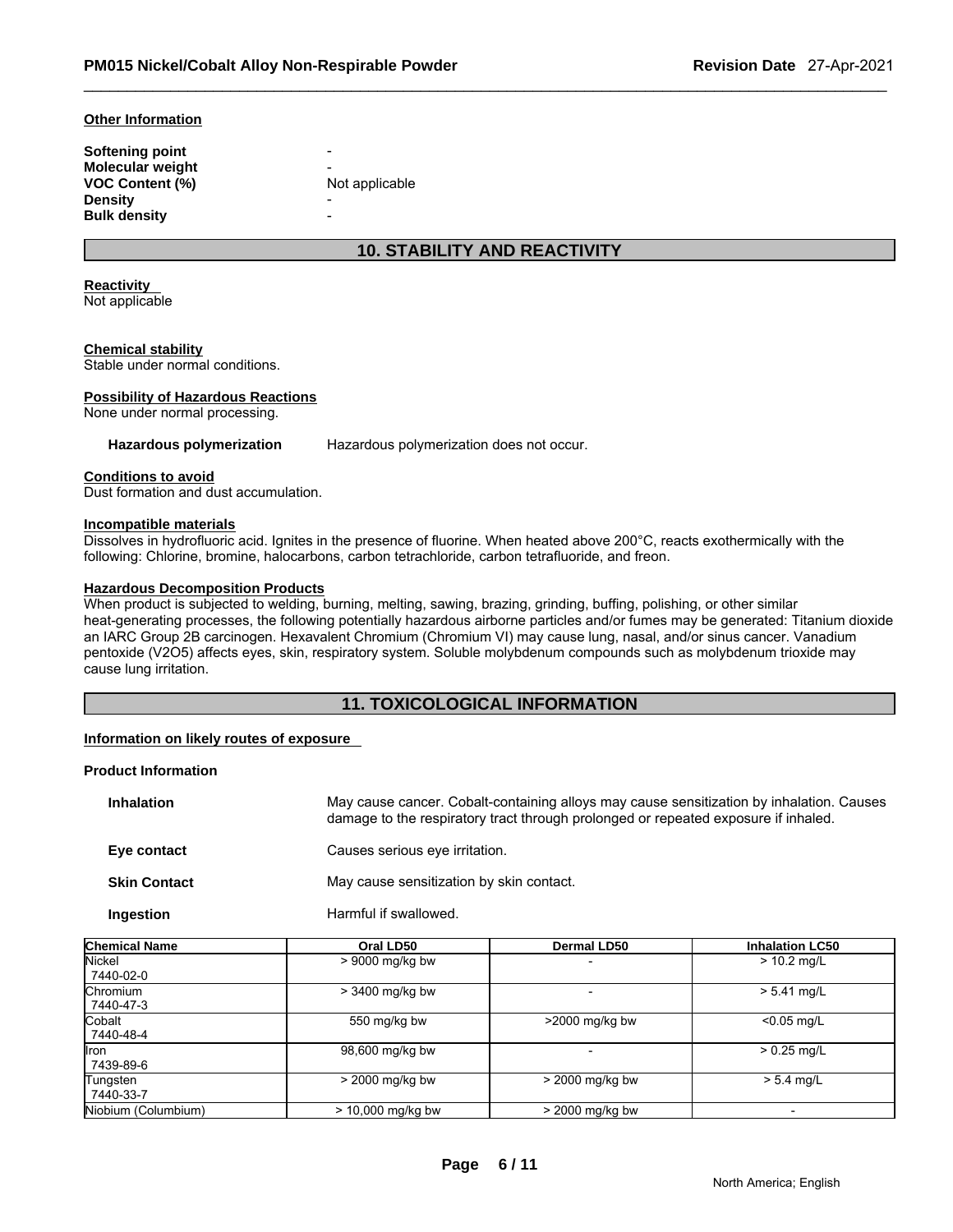| 7440-03-1                    |                   |                          |               |
|------------------------------|-------------------|--------------------------|---------------|
| Molybdenum<br>7439-98-7      | > 2000 mg/kg bw   | > 2000 mg/kg bw          | $> 5.10$ mg/L |
| <b>Titanium</b><br>7440-32-6 | > 5000 mg/kg bw   |                          |               |
| Tantalum<br>7440-25-7        | $>$ 2000 mg/kg bw | > 2000 mg/kg bw          | $> 5.18$ mg/L |
| Aluminum<br>7429-90-5        | 15,900 mg/kg bw   |                          | $> 1$ mg/L    |
| <b>Nanadium</b><br>7440-62-2 | > 2000 mg/kg bw   |                          |               |
| <b>Hafnium</b><br>7440-58-6  | > 5000 mg/kg bw   | $\overline{\phantom{a}}$ | $>4.3$ mg/L   |

#### **Information on toxicological effects**

**Symptoms** May cause sensitization by skin contact. May cause allergy or asthma symptoms or breathing difficulties if inhaled. May cause acute gastrointestinal effects if swallowed.

#### **Delayed and immediate effects as well as chronic effects from short and long-term exposure**

| <b>Acute toxicity</b>             | Harmful if swallowed. Cobalt-containing powders may be fatal if inhaled.                                    |
|-----------------------------------|-------------------------------------------------------------------------------------------------------------|
| <b>Skin corrosion/irritation</b>  | Product not classified.                                                                                     |
| Serious eye damage/eye irritation | Causes serious eye irritation.                                                                              |
| <b>Sensitization</b>              | May cause sensitization by skin contact. Cobalt-containing alloys may cause sensitization<br>by inhalation. |
| Germ cell mutagenicity            | Contains a suspected mutagen.                                                                               |
| Carcinogenicity                   | May cause cancer.                                                                                           |

| <b>Chemical Name</b> | <b>ACGIH</b> | <b>IARC</b> | <b>NTP</b>             | <b>OSHA</b> |
|----------------------|--------------|-------------|------------------------|-------------|
| Nickel               |              | Group 1     | Known                  |             |
| 7440-02-0            |              | Group 2B    | Reasonably Anticipated |             |
| <b>Chromium</b>      |              | Group 3     |                        |             |
| 7440-47-3            |              |             |                        |             |
| Cobalt               | A3           | Group 2A    | Known                  |             |
| 7440-48-4            |              | Group 2B    |                        |             |

**STOT - single exposure<br><b>STOT - repeated exposure** 

**Reproductive toxicity** Contains a known or suspected reproductive toxin.<br>**STOT - single exposure** Product not classified. **STOT - repeated exposure Causes disorder and damage to the: Respiratory System.**<br>**Aspiration hazard Product not classified.** Product not classified.

# **12. ECOLOGICAL INFORMATION**

This product contains a chemical which, although not listed, meets the IMDG criteria for being a severe marine pollutant.

#### **Ecotoxicity**

This product as shipped is classified for aquatic acute toxicity. This product as shipped is classified for aquatic chronic toxicity.

| <b>Chemical Name</b>  | Algae/aquatic plants                                                                         | <b>Fish</b>                                                                                                  | <b>Toxicity to</b>                                                               | <b>Crustacea</b>                                                                                            |
|-----------------------|----------------------------------------------------------------------------------------------|--------------------------------------------------------------------------------------------------------------|----------------------------------------------------------------------------------|-------------------------------------------------------------------------------------------------------------|
|                       |                                                                                              |                                                                                                              | microorganisms                                                                   |                                                                                                             |
| Nickel<br>7440-02-0   | NOEC/EC10 values range<br>from $12.3 \mu g/l$ for                                            | The 96h LC50s values range<br>from 0.4 mg Ni/L for                                                           | The 30 min EC50 of nickel<br>for activated sludge was 33                         | The 48h LC50s values range<br>from 0.013 mg Ni/L for                                                        |
|                       | to 425 $\mu$ g/l for<br>Pseudokirchneriella<br>subcapitata.                                  | Scenedesmus accuminatus Pimephales promelas to 320<br>mg Ni/L for Brachydanio<br>rerio.                      | mg Ni/L.                                                                         | Ceriodaphnia dubia to 4970<br>mg Ni/L for Daphnia magna.                                                    |
| Chromium<br>7440-47-3 |                                                                                              |                                                                                                              |                                                                                  |                                                                                                             |
| Cobalt<br>7440-48-4   | The 72 h EC50 of cobalt<br>dichloride to<br>Pseudokirchneriella<br>subcapitata was 144 ug of | The 96h LC50 of cobalt<br>dichloride ranged from 1.5<br>mg Co/L for Oncorhynchus<br>mykiss to 85 mg Co/L for | The 3 h EC50 of cobalt<br>dichloride for activated<br>sludge was 120 mg of Co/L. | The 48 h LC50 of cobalt<br>dichloride ranged from 0.61<br>mg Co/L for Ceriodaphnia<br>dubia tested in soft. |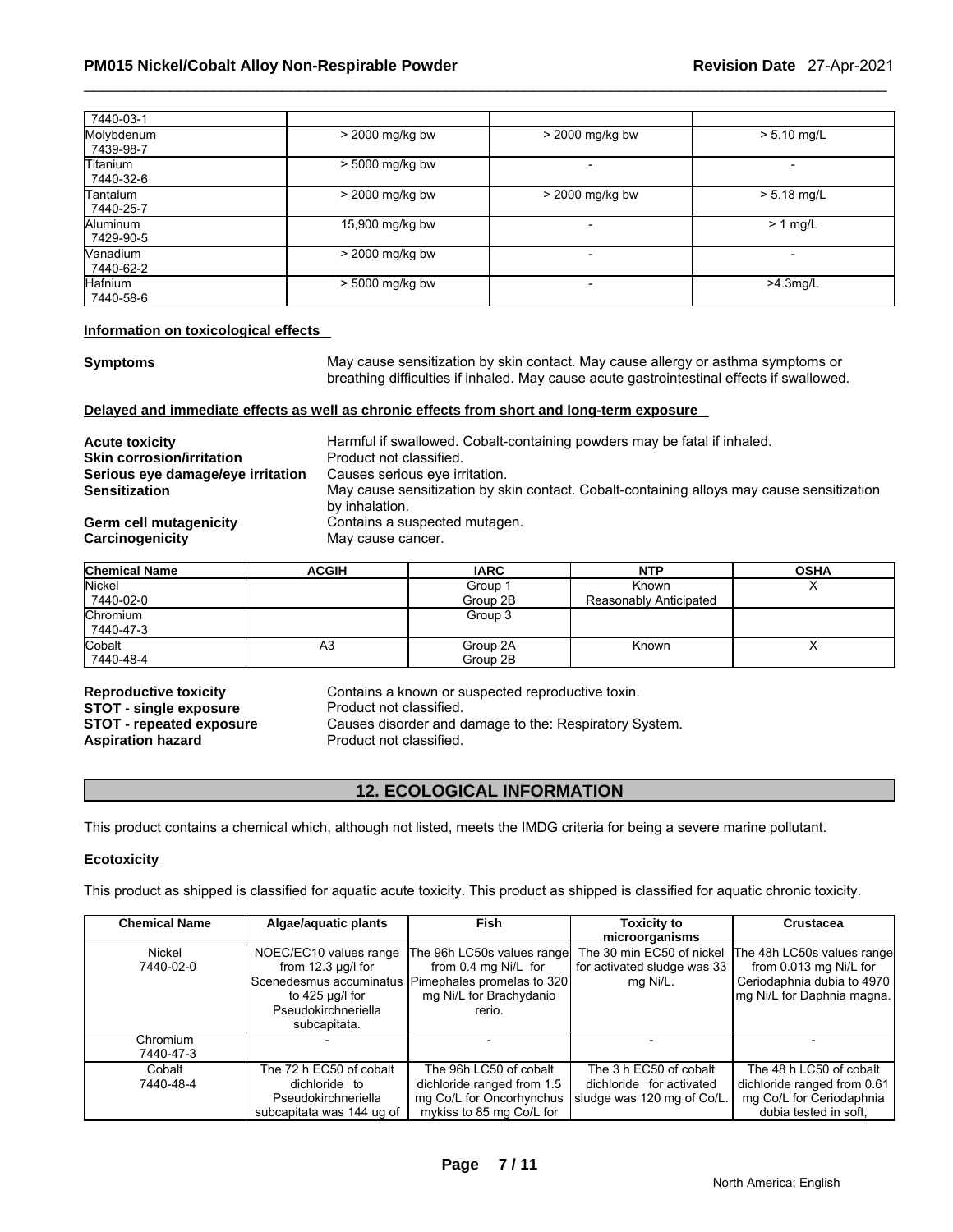|                      | Co/L.                               | Danio rerio.                        |                              | DOM-free water to >1800mg    |
|----------------------|-------------------------------------|-------------------------------------|------------------------------|------------------------------|
|                      |                                     |                                     |                              | Co/L for Tubifex tubifex in  |
|                      |                                     |                                     |                              | very hard water.             |
| Iron                 |                                     | The 96 h LC50 of 50% iron           | The 3 h EC50 of iron oxide   | The 48 h EC50 of iron oxide  |
| 7439-89-6            |                                     | oxide black in water to Danio       | for activated sludge was     | to Daphnia magna was         |
|                      |                                     | rerio was greater than              | greater than 10,000 mg/L.    | greater than 100 mg/L.       |
|                      |                                     | 10,000 mg/L.                        |                              |                              |
| Tungsten             | The 72 h EC50 of sodium             | The 96 h LC50 of sodium             | The 30 min EC50 of sodium    | The 48 h EC50 of sodium      |
| 7440-33-7            | tungstate to                        | tungstate to Danio rerio was        | tungstate for activated      | tungstate to Daphnia magna   |
|                      | Pseudokirchnerella                  | greater than 106 mg of W/L.         | sludge were greater than     | was greater than 96 mg of    |
|                      | subcapitata was 31.0 mg of          |                                     | 1000 mg/L.                   | W/L.                         |
|                      | W/L.                                |                                     |                              |                              |
| Niobium (Columbium)  |                                     |                                     |                              |                              |
| 7440-03-1            |                                     |                                     |                              |                              |
| Molybdenum           | The 72 h EC50 of sodium             | The 96 h LC50 of sodium             | The 3 h EC50 of              | The 48 h LC50 of sodium      |
| 7439-98-7            | molybdate dihydrate to              | molybdate dihydrate to              | molybdenum trioxide for      | molybdate dihydrate to       |
|                      | Pseudokirchneriella                 | Pimephales promelas was             | activated sludge was 820     | Ceriodaphnia dubia was       |
|                      | subcapitata was 362.9 mg of         | 644.2 mg/L                          | $mg/L$ .                     | 1,015 mg/L.                  |
|                      | Mo/L.                               |                                     |                              | The 48 h LC50 of sodium      |
|                      |                                     |                                     |                              | molybdate dihydrate to       |
|                      |                                     |                                     |                              | Daphnia magna was greater    |
|                      |                                     |                                     |                              | than 1,727.8 mg/L.           |
| Titanium             | The 72 h EC50 of titanium           | The 96 h LC50 of titanium           | The 3 h EC50 of titanium     | The 48 h EC50 of titanium    |
| 7440-32-6            | dioxide to                          | dioxide to Cyprinodon               | dioxide for activated sludge | dioxide to Daphnia Magna     |
|                      | Pseudokirchnerella                  | variegatus was greater than         | were greater than 1000       | was greater than 1000 mg of  |
|                      | subcapitata was 61 mg of            | 10,000 mg of TiO2/L.                | $mg/L$ .                     | <b>TiO2/L.</b>               |
|                      | <b>TiO2/L.</b>                      | The 96 h LC50 of titanium           |                              |                              |
|                      |                                     | dioxide to Pimephales               |                              |                              |
|                      |                                     | promelas was greater than           |                              |                              |
|                      |                                     | 1,000 mg of TiO2/L.                 |                              |                              |
| Tantalum             |                                     |                                     |                              |                              |
| 7440-25-7            |                                     |                                     |                              |                              |
| Aluminum             | The 96-h EC50 values for            | The 96 h LC50 of aluminum           |                              | The 48-hr LC50 for           |
| 7429-90-5            | reduction of biomass of             | to Oncorhynchus mykiss              |                              | Ceriodaphnia dubia exposed   |
|                      | Pseudokirchneriella                 | was 7.4 mg of Al/L at pH 6.5        |                              | to Aluminium chloride        |
|                      | subcapitata in AAP-Medium           | and 14.6 mg of Al/L at pH           |                              | increased from 0.72 to       |
|                      | at pH 6, 7, and 8 were              | 7.5                                 |                              | greater than 99.6 mg/L with  |
|                      | estimated as 20.1, 5.4, and         |                                     |                              | water hardness increasing    |
|                      | 150.6 µg/L, respectively, for       |                                     |                              | from 25 to 200 mg/L.         |
|                      | dissolved Al.                       |                                     |                              |                              |
| Vanadium             | The 72 h EC50 of vanadium           | The 96 h LC50 of vanadium           | The 3 h EC50 of sodium       | The 48 h EC50 of sodium      |
| 7440-62-2            | pentoxide to Desmodesmus            | pentoxide to Pimephales             | metavanadate for activated   | vanadate to Daphnia magna    |
|                      | subspicatus was 2,907 ug of<br>V/L. | promelas was 1,850 ug of<br>$V/L$ . | sludge was greater than 100  | was 2,661 ug of V/L.         |
|                      | The 72 h EC50 of hafnium            | The 96 h LC50 of Hafnium            | mg/L.                        | The 48 h EC50 of Hafnium     |
| Hafnium<br>7440-58-6 | to Pseudokirchneriella              | dioxide in water to Danio           |                              | dioxide to Daphnia magna     |
|                      | subcapitata was great than 8        | rerio was greater than the          |                              | was greater than the         |
|                      | ug of Hf/L (100% saturated          | solubility limit of 0.007 mg        |                              | solubility limit of 0.007 mg |
|                      | solution).                          | $Hf/L$ .                            |                              | Hf/L.                        |
|                      |                                     |                                     |                              |                              |

#### **Persistence and degradability**

### **Bioaccumulation**

**Other adverse effects** 

# **13. DISPOSAL CONSIDERATIONS**

**Disposal of wastes** Disposal should be in accordance with applicable regional, national and local laws and regulations.

**Contaminated packaging** Disposal should be in accordance with applicable regional, national and local laws and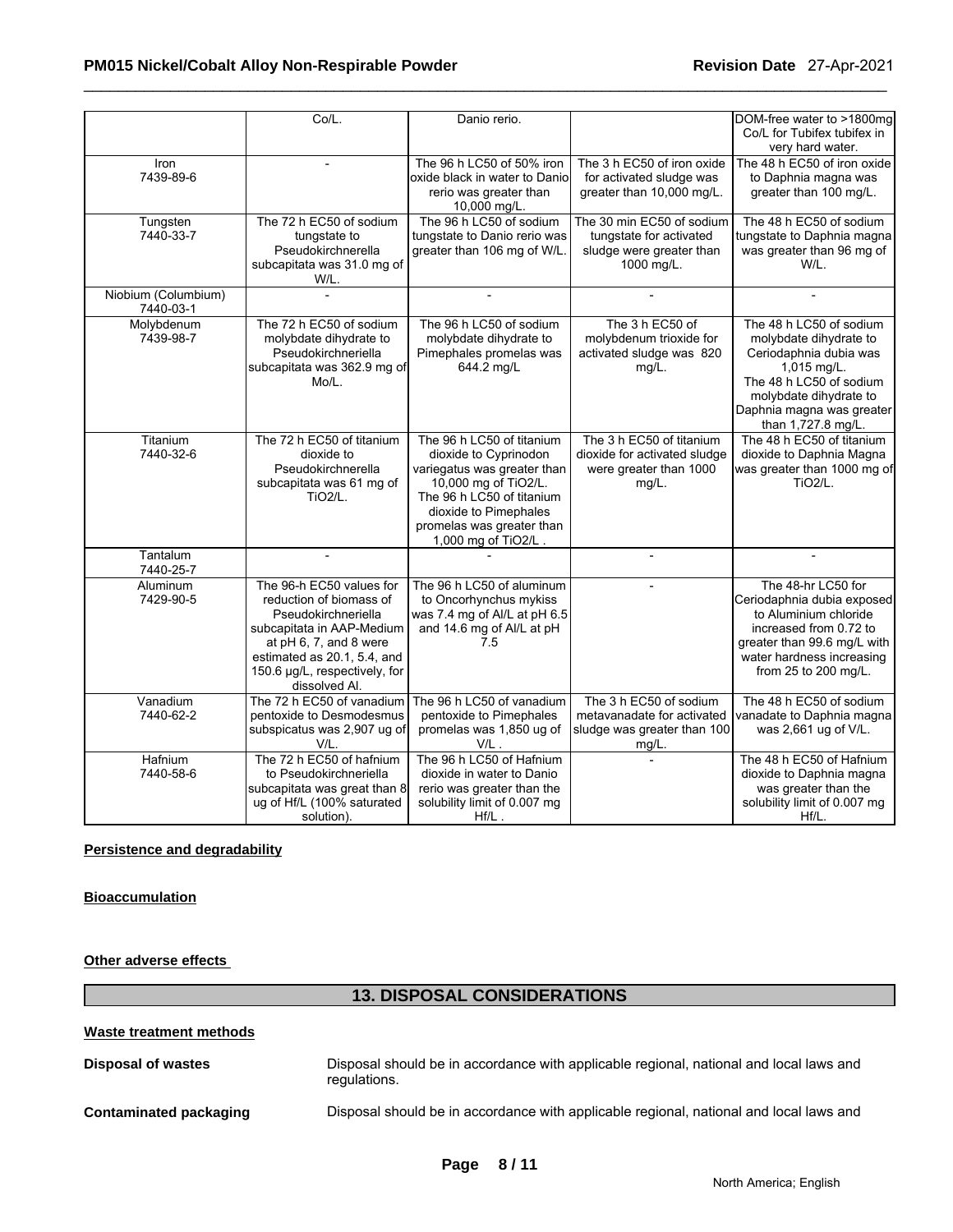regulations.

| <b>Chemical Name</b> | <b>RCRA - D Series Wastes</b> |
|----------------------|-------------------------------|
| Chromium             | 5.0 mg/L regulatory level     |
| 7440-47-3            |                               |

This product contains one or more substances that are listed with the State of California as a hazardous waste.

# **14. TRANSPORT INFORMATION**

#### **DOT**

| . .                                              |                                                                                                                              |
|--------------------------------------------------|------------------------------------------------------------------------------------------------------------------------------|
| UN/ID No.                                        | 3077                                                                                                                         |
| Proper shipping name                             | Environmentally hazardous substance, solid, n.o.s. (cobalt alloy powder) [include "nickel"<br>and ", RQ" if RQ is exceeded]  |
| <b>Hazard Class</b>                              | 9                                                                                                                            |
| <b>Packing Group</b>                             | Ш                                                                                                                            |
| <b>Reportable Quantity (RQ)</b>                  | "(RQ)", if quantity with particles smaller than 100 micrometers (0.004 inches) in an                                         |
|                                                  | individual package equals or exceeds the reportable quantity (RQ) of 5000 pounds of<br>chromium or 100 pounds of nickel.     |
| <b>Special Provisions</b>                        | 8, 146, 335, A112, B54, B120, IB8, IP3, N20, N91, T1, TP33                                                                   |
| <b>Marine pollutant</b>                          | This product contains a chemical which, although not listed, meets the IMDG criteria for<br>being a severe marine pollutant. |
| <b>Emergency Response Guide</b><br><b>Number</b> | Guide No. 171, Except for FIRE follow Guide No. 170                                                                          |

# **15. REGULATORY INFORMATION**

| <b>International Inventories</b> |                   |  |
|----------------------------------|-------------------|--|
| <b>TSCA</b>                      | Complies          |  |
| <b>DSL/NDSL</b>                  | Complies          |  |
| <b>EINECS/ELINCS</b>             | Complies          |  |
| <b>ENCS</b>                      | Complies          |  |
| <b>IECSC</b>                     | Complies          |  |
| <b>KECL</b>                      | Complies          |  |
| <b>PICCS</b>                     | Not Listed        |  |
| <b>AICS</b>                      | <b>Not Listed</b> |  |

 **Legend:** 

 **TSCA** - United States Toxic Substances Control Act Section 8(b) Inventory

 **DSL/NDSL** - Canadian Domestic Substances List/Non-Domestic Substances List

 **EINECS/ELINCS** - European Inventory of Existing Chemical Substances/European List of Notified Chemical Substances

 **ENCS** - Japan Existing and New Chemical Substances

 **IECSC** - China Inventory of Existing Chemical Substances

 **KECL** - Korean Existing and Evaluated Chemical Substances

 **PICCS** - Philippines Inventory of Chemicals and Chemical Substances

 **AICS** - Australian Inventory of Chemical Substances

#### **US Federal Regulations**

#### **SARA 313**

Section 313 of Title III of the Superfund Amendments and Reauthorization Act of 1986 (SARA). This product contains a chemical or chemicals which are subject to the reporting requirements of the Act and Title 40 of the Code of Federal Regulations, Part 372

| <b>Chemical Name</b>    | CAS No.   | Weiaht-%  | <b>SARA 313 -</b><br>⋅ Threshold Values % |
|-------------------------|-----------|-----------|-------------------------------------------|
| Nickel -<br>7440-02-0   | 7440-02-0 | $49 - 68$ |                                           |
| Chromium -<br>7440-47-3 | 7440-47-3 | ) - 32    |                                           |
| Cobalt -<br>7440-48-4   | 7440-48-4 | 2.5 - 25  | v.                                        |

#### **SARA 311/312 Hazard Categories**

**Acute health hazard** Yes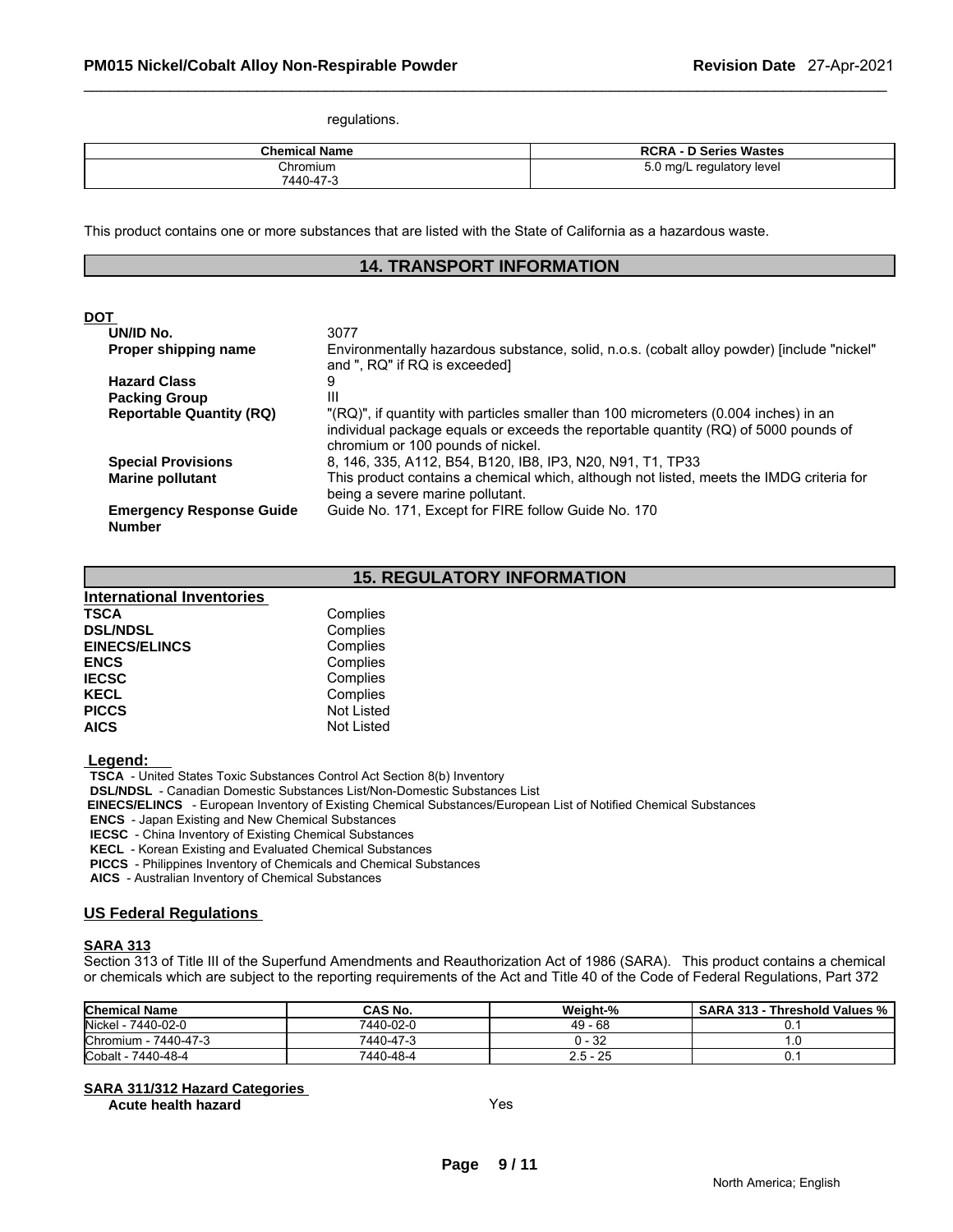| <b>Chronic Health Hazard</b>      | Yes |
|-----------------------------------|-----|
| Fire hazard                       | N٥  |
| Sudden release of pressure hazard | Nο  |
| <b>Reactive Hazard</b>            | N٥  |

#### **CWA (Clean Water Act)**

This product contains the following substances which are regulated pollutants pursuant to the Clean Water Act (40 CFR 122.21 and 40 CFR 122.42)

| <b>Chemical Name</b> | <b>CWA - Reportable</b><br>Quantities | <b>CWA - Toxic Pollutants</b> | <b>CWA - Priority Pollutants</b> | <b>CWA - Hazardous</b><br><b>Substances</b> |
|----------------------|---------------------------------------|-------------------------------|----------------------------------|---------------------------------------------|
| <b>Nickel</b>        |                                       |                               |                                  |                                             |
| 7440-02-0            |                                       |                               |                                  |                                             |
| Chromium             |                                       |                               |                                  |                                             |
| 7440-47-3            |                                       |                               |                                  |                                             |

#### **CERCLA**

This material, as supplied, contains one or more substances regulated as a hazardous substance under the Comprehensive Environmental Response Compensation and Liability Act (CERCLA) (40 CFR 302)

| <b>Chemical Name</b>  | <b>Hazardous Substances RQs</b> |
|-----------------------|---------------------------------|
| Nickel<br>7440-02-0   | 100 lb                          |
| Chromium<br>7440-47-3 | 5000 lb                         |

#### **US State Regulations**

#### **California Proposition 65**

This product contains the Proposition 65 chemicals listed below. Proposition 65 warning label available at ATImetals.com.

| <b>Chemical Name</b> | <b>California Proposition 65</b> |
|----------------------|----------------------------------|
| Nickel<br>7440-02-0  | Carcinoɑen                       |
| 7440-48-4<br>Cobalt⊹ | Carcinoɑen                       |

#### **U.S. State Right-to-Know Regulations**

| <b>Chemical Name</b>    | <b>New Jersey</b> | <b>Massachusetts</b> | Pennsylvania |
|-------------------------|-------------------|----------------------|--------------|
| Nickel<br>7440-02-0     | X                 | X                    | X            |
| Chromium<br>7440-47-3   | X                 | X                    | X            |
| Cobalt<br>7440-48-4     | X                 | X                    | X            |
| Tungsten<br>7440-33-7   | X                 | X                    | X            |
| Molybdenum<br>7439-98-7 | X                 | X                    | X            |
| Titanium<br>7440-32-6   | X                 |                      |              |
| Tantalum<br>7440-25-7   | X                 | X                    | X            |
| Aluminum<br>7429-90-5   | X                 | X                    | X            |
| Vanadium<br>7440-62-2   | X                 | X                    | X            |
| Hafnium<br>7440-58-6    | X                 | X                    | X            |

#### **U.S. EPA Label Information**

**EPA Pesticide Registration Number** Not applicable

# **16. OTHER INFORMATION**